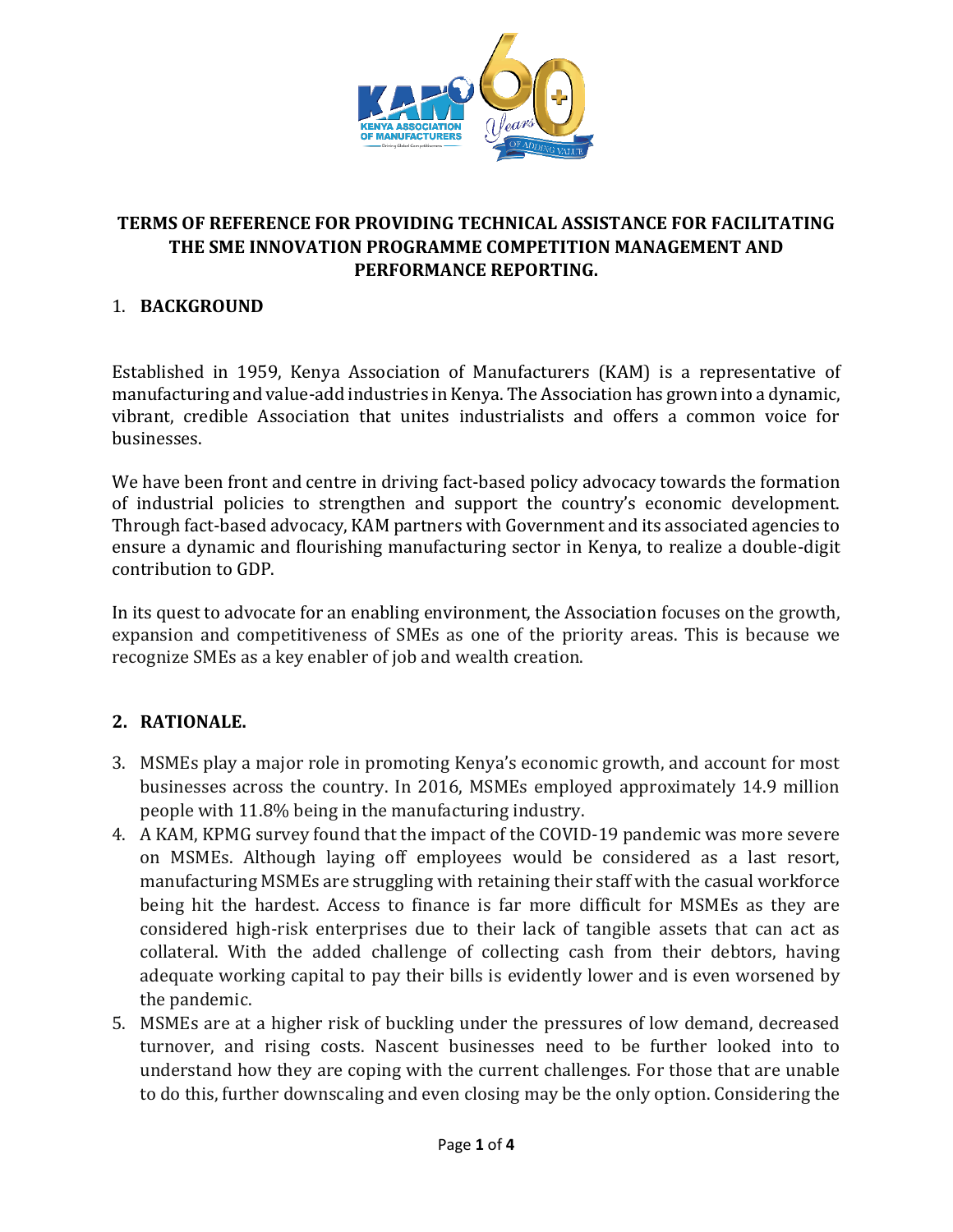contribution of MSMEs to the socio-economic development, employment, and livelihoods, it is imperative that cushioning them from the negative effects of the COVID-19 pandemic is the most rational action. While the government has instituted many measures towards this objective, the private sector and development partners are equally called to supplement public sector initiatives to secure the MSMEs, incomes, jobs, and employment hence livelihoods.

6. KAMs, therefore, seeks to ensure the survival of manufacturing MSMEs and forestall total collapse of demand (consumption) and create preconditions for a robust recovery in business, incomes, jobs and employment *by supporting adaptive and innovative MSMEs* to survive and grow beyond the COVID -19 pandemic. We are therefore seeking the services of a consultant to provide technical assistance as follows: -

# **3.0 SCOPE OF THE ASSIGNMENT**

### **3.1 Overall Objective.**

The overall objective is Identifying, Selecting, and supporting innovative MSMEs to survive and thrive past the Covid-19 pandemic period through recognition of their adaptation and innovativeness, providing effective BDS, training, coaching and technical assistance.

### **3.2. Specific Objectives**

# **The overall goal will be achieved through the following objectives.**

- i. Operationalizing and setting up the competition assessment and selection Process for the SMEs adaptation and innovativeness recognition scheme.
- ii. Undertaking Performance assessment, Impact created, adaptation and innovativeness of Kenyan manufacturing MSMEs

# **3.3 Deliverables**

The following will be the key deliverables for the assignment:

- i. Operational and running scheme for the SMEs adaptation and innovativeness recognition including competition assessment and selection Processes.
- ii. Documented reports on Performance assessment, Impact created, adaptation and innovativeness of Kenyan manufacturing MSMEs.

# **3.4 Objectives and activities**

- **Objective 1; Operationalizing and setting up the competition assessment and selection Process for the SMEs adaptation and innovativeness recognition scheme.**
- **Activities.**
	- i. Undertaking competition set up for the manufacturing SMEs innovation award scheme (Competition Assessment Template)
	- ii. Developing and setting up the competition assessment and selection Process
	- iii. Undertaking a sensitization forum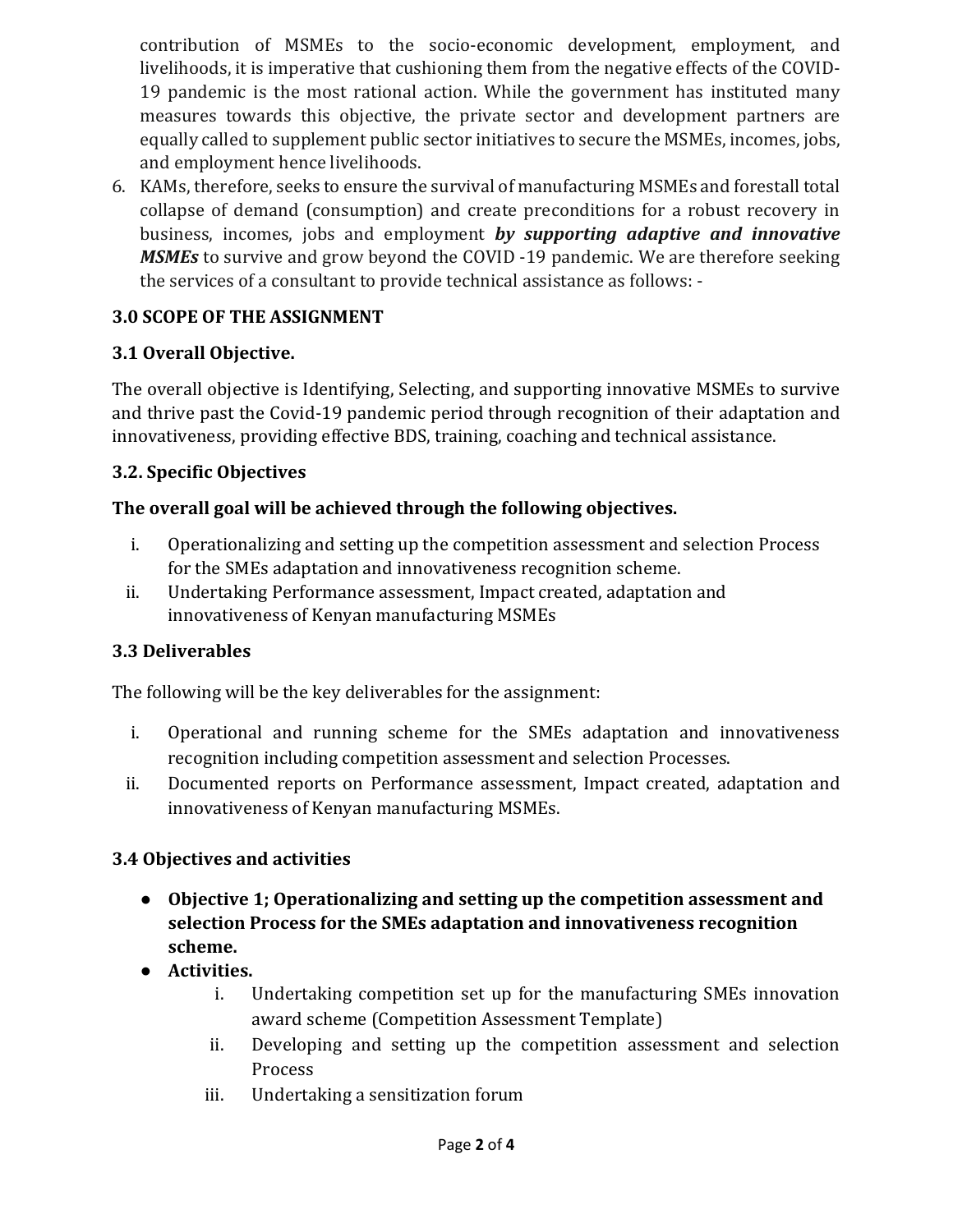- iv. Conducting verification visits of 50 SMEs
- **Objective 2: Undertaking performance assessment and impact reporting for the SMEs and Recognition of their adaptation and innovativeness**
- **Activities**
	- Undertaking Performance assessment and reporting for 50 SMEs
	- Undertaking quality assurance
	- Documenting the award scheme and ceremony.

### **4.0 METHODOLOGY**

The assignment will require Desk review of Literature on among other areas the Kenya Manufacturing Sectors ecosystem, Competitiveness, adaptability and innovativeness of manufacturing MSMEs. It will further involve consultations with stakeholders among them KAM sectors for experiences and ideas on adaptability and innovativeness towards enhanced performance, competitiveness and sustainability. Benchmarking with international best practices for recognition and award systems for MSMEs will be necessary. The desired scheme should cover all the manufacturing sub-sectors and regions in Kenya.

### **5.0 DURATION OF THE ASSIGNMENT**

The assignment will be for one and half (1.5) months with an option of extension depending on achievement of the objectives and deliverables.

### **6.0 REPORTING.**

The consultant will be reporting directly to the Head of KAM Consulting Services and SME Development Executive

### **7.0 QUALIFICATION AND EXPERINCE**

The consultant should be a holder of post graduate degree in entrepreneurship or development studies or economics or strategic management from a recognized University. He/She should have over 10 years' experience in developing and institutionalizing SMEs development programmes within Kenya. He/She should further demonstrate the knowledge of the Kenyan Manufucturing SMEs ecosystem. The consultant also needs to demonstrate ample experience in designing and institutionalizing programmes for assisting SMEs to innovate and adapt to Economic situations.

# **8.0 Application for consultancy**

Interested consultants are requested to submit both soft copy (to [procurement@kam.co.ke\)](mailto:procurement@kam.co.ke) and physical proposal (technical and financial) by **20th May 2022** at KAM House, Westlands (15 Mwanzi Road, Opposite Westgate Shopping Mall).

### **1. Technical proposal**

- i. Description of the firm and the firm's qualifications
- ii. Copy of company certificate of incorporation